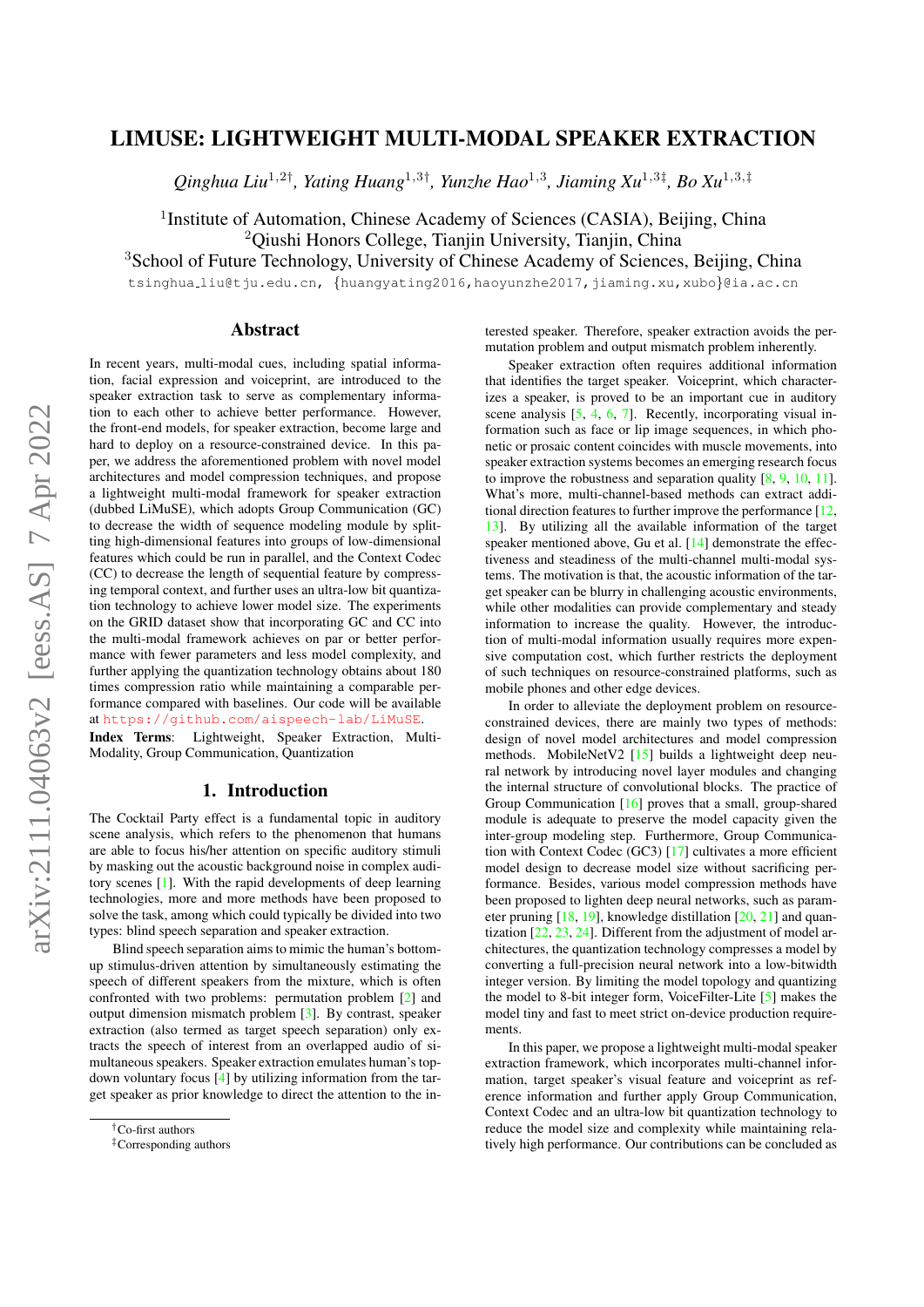<span id="page-1-0"></span>

Figure 1: *An illustration of LiMuSE framework. (A) The overall architecture of the proposed model and modules to be quantized. 'GC Block' indicates the GC-equipped TCN block. (B) Details of GC-equipped TCN block. 'D-Conv' indicates a depthwise convolution. (C) Sequence processing pipeline in Audio Block and Fusion Block.*

follow:

- 1. As far as we know, it is the first time that Group Communication has been explored on a multi-modal speaker extraction model. The results have shown the effectiveness, and an appropriate number of groups may promote the inter-modal information exchange and even achieve an improvement;
- 2. We incorporate GC-equipped TCN block in the process of sequence modeling and Context Codec to decrease both the width of neural network and length of sequential feature without using RNN-related structures, which is more friendly to incorporate quantization technologies, as attempts for quantization of RNNs may show considerable performance degradation with low bit-width weights and activations.
- 3. We further compress the model size with quantization technologies. The results have shown that our model with ultra-low bit quantization can also maintain a comparable performance, compared with the baselines.

# 2. Model Design

Our proposed model is a multi-stream architecture that takes multi-channel audio mixture, target speaker's enrolled utterance and visual sequences of detected faces as inputs, and outputs the target speaker's mask in the time domain. The encoded audio representations of the mixture are then multiplied by the generated mask to obtain the target audio. Figure [1](#page-1-0) provides an overview of our network.

### 2.1. Audio and Video Representations

### *2.1.1. Audio Stream*

The audio encoder tries to encode mixture speech samples into a spectrum-like frame-based embedding sequence in the latent space, while the decoder is used to transform the masked encoder representation to the target waveform in time domain. Audio encoder and decoder perform the 1-dimensional convolution and deconvolution operation, respectively.

#### *2.1.2. Speaker Embedding Stream*

The voiceprint encoder takes the speaker embeddings of the target speaker. We use an off-the-shelf speaker diarization toolkit pyannote [\[25\]](#page-4-24) to extract the speaker embeddings. The voiceprint encoder is a fully connected layer in this paper. Voiceprint models the characteristics of the target speaker and serves as prior knowledge here to assist the model to filter the speech of target speaker from the mixture.

#### *2.1.3. Video Stream*

We obtain face embeddings of the target speaker in videos using the network in [\[9\]](#page-4-8), which extracts speech-related visual features from visual inputs explicitly by the adversarially disentangled method. The pretrained face embedding extraction network is trained on LRW dataset [\[26\]](#page-4-25) and MS-Celeb-1M dataset [\[27\]](#page-4-26).

The visual encoder then maps the extracted face embeddings to match the feature dimension of the encoded audio features. In particular, here we simply use a linear layer after face embedding extraction phase rather than depth-wise separable convolution adopted by AV-ConvTasnet [\[8\]](#page-4-7) or LSTM [\[28\]](#page-4-27) adopted by AVMS [\[11\]](#page-4-10). Moreover, since the time resolution of video and audio stream is different, we upsample the face embeddings along the temporal dimension to synchronize the audio and video stream by nearest neighbor interpolation. The face embeddings are then used to model the temporal synchronization and interaction between visemes and speech [\[29\]](#page-4-28).

### 2.2. Separation Module

### *2.2.1. GC-Equipped TCN block*

In order to reduce the number of parameters, we apply Group Communication (GC) [\[17\]](#page-4-16) to the separation modules. Given a feature  $\mathbf{H} \in \mathbb{R}^{N}$ , it can be decomposed into K groups of lowdimensional feature vectors  $\{g^{i}\}_{i=1}^{K}$ . A GC module is applied to capture the inter-group dependencies.

We use Transform-Average-Concatenate (TAC) module [\[30\]](#page-4-29) for the GC module. It is similar to the squeeze-andexcitation design paradigm [\[31\]](#page-4-30), where there is a residual connection between a pool of features and a global-averaged feature which is generated to summarize the input feature pool. For the specific structure of TAC module, please refer to this arti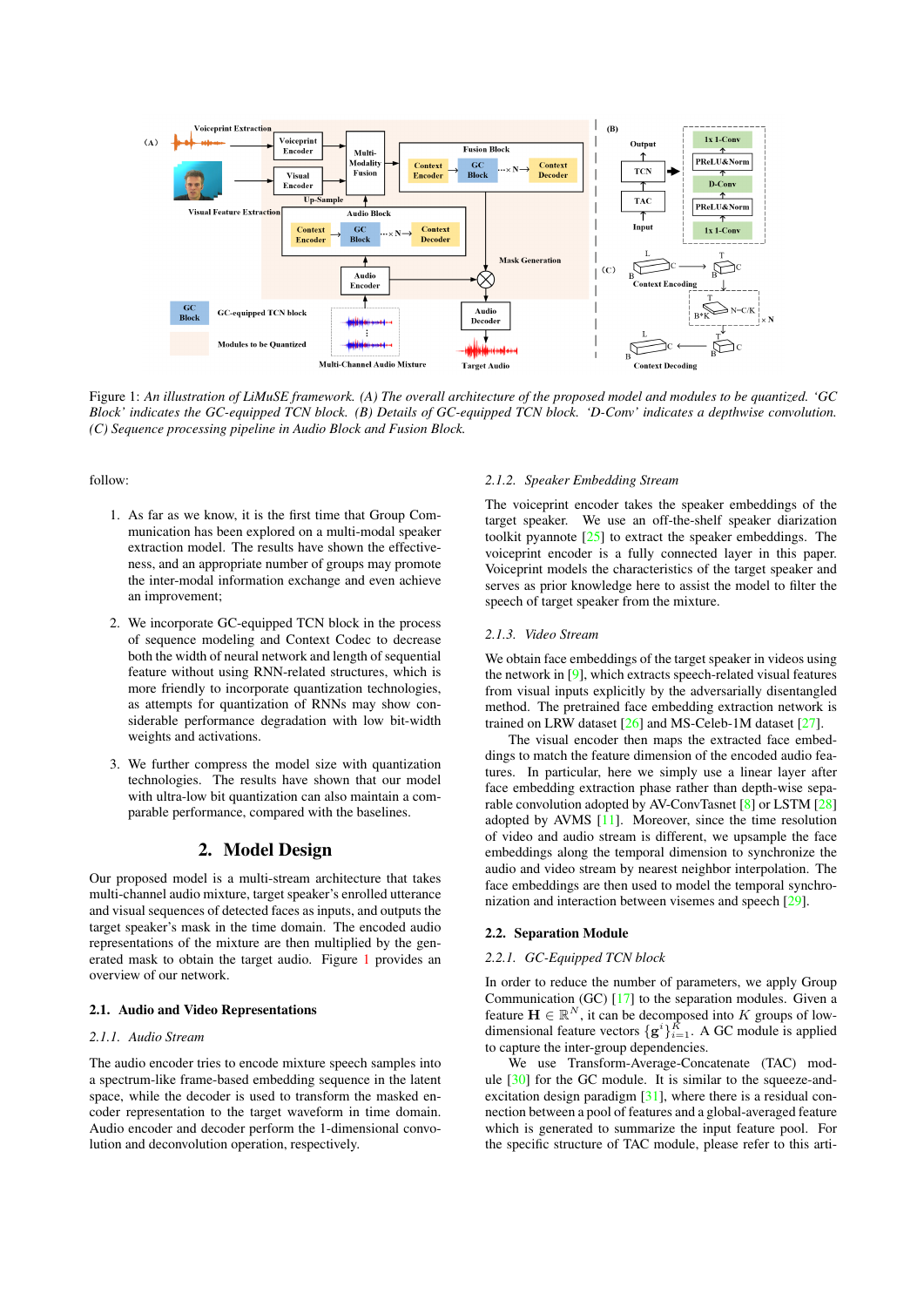cle [\[30\]](#page-4-29). It is demonstrated in [\[17\]](#page-4-16) that using TAC for the Group Communication module achieves better performance and less calculation cost than other network structure, such as BLSTM and self-attention.

In this paper, Group Communication is applied before each Temporal Convolutional Network (TCN) block [\[32\]](#page-4-31), which forms GC-equipped TCN block, as is shown in Figure [1](#page-1-0) (B). Each TCN block contains a depth-wise separable convolution, PReLU activation [\[33\]](#page-4-32) and a normalization operation. By introducing Group Communication to TCN block, the model width for TCN block decreases from  $N$  to  $N/K$  when there is no overlapping within the groups.

#### *2.2.2. Context Codec with GC-Equipped TCN block*

It is demonstrated in [\[34\]](#page-4-33) that speech has a rich temporal structure over multiple time scales, which leads us to think about how to make efficient use of this feature.

In particular, Context Codec [\[17\]](#page-4-16) is proposed to decrease sequence length as a nonlinear downsampling step by compressing the context of feature vectors into a summary one and then decompress it back to the context. A Context Codec contains a context encoding and decoding module.

Given a sequence of feature H, the context encoder first splits it along the temporal dimension into blocks  $\mathbf{D} \in \mathbb{R}^{C \times L}$ with an overlap ratio of 50%, where  $C$  denotes the context size and L denotes the squeezed frame. Then the context encoder applies a GC-equipped TCN network for nonlinear transformation to  **and get**  $**D**$ **. At last, a mean operation is applied** on the context dimension of  $\overline{D}$  to produce a sequence of summarization vectors which represent the whole feature sequence. The compressed sequence can then be sent into feature processing module. The context decoder adds the output of feature processing module to each time step in D and applies another GC-equipped TCN network for the nonlinear transformation. Overlap-add is then applied on it to form the sequence of feature of the original length. The implementation details can be found in our released source code.

### *2.2.3. Audio Block and Fusion Block*

In order to capture the long-term dependencies in the encoded audio features, the audio block is composed of several GCequipped TCN blocks. In audio block, we use two repeats of TCN blocks, and each repeat of TCN network is composed of several TCN blocks. The dilation factor of depth-wise convolution increases exponentially by two in each repeat, which enlarges the receptive fields of module to capture the correlation in a larger time scale.

The output of the audio block is gathered with the encoded voiceprint and visual features through concatenation. We use a repeat of GC-equipped TCN blocks with exponential increasing dilation factor of depth-wise convolution in fusion block. The voiceprint and visual cues serve as auxiliary information to help the model to extract the target speech from the mixture. A convolutional layer is followed by the fusion block to generate the mask of the target speaker.

### 2.3. Ultra-low Bit Quantization

#### *2.3.1. Weight Quantization*

In this section, we explore quantization function to quantize weights to ultra-low bits. Inspired by [\[36\]](#page-4-34), the quantization function combines a linear combination of several simple func-

Table 1: *Hyperparameters of LiMuSE.*

<span id="page-2-0"></span>

| <b>Symbol</b> | <b>Description</b>                       | Value |
|---------------|------------------------------------------|-------|
| N             | Number of channels in audio encoder      | 128   |
| L             | Length of the filters (in audio samples) | 32    |
| P             | Kernel size in convolutional blocks      | 3     |
| $R_a$         | Number of repeats in audio block         | 2.    |
| $R_f$         | Number of repeats in fusion block        |       |
| C             | Context size (in frames)                 | 32    |
| $W_q$         | Weight Quantization bit                  | 3     |
| $A_q$         | <b>Activation Quantization bit</b>       | 8     |
| $T_0$         | Temperature increment per epoch          |       |

tions to reformulate the ideal quantization operation and gradually approximates it by controlling the temperature parameter during training. The introduction of temperature parameter narrows the performance gap between the training and inference phase. Starting from a small temperature and gradually increasing it, the quantized neural networks can be well learned.

Suppose that  $x$  is the full-precision value to be quantized,  $y$ is the quantized integer constrained to a predefined set  $\gamma$ , then the quantization function in the training procedure is formulated as follows:

$$
y = Q(x) = \alpha \left( \sum_{i=1}^{q} s_i \sigma(T(\beta x - b_i)) - o \right), \quad (1)
$$

$$
\sigma(Tx) = \frac{1}{1 + exp(-Tx)},\tag{2}
$$

where  $q = |\gamma| - 1$ ,  $s_i = \gamma_{i+1} - \gamma_i$ , T denotes the temperature parameter.  $\alpha$  and  $\beta$  are learnable scale factors of the output and input, respectively. The global offset is defined as  $o = \frac{1}{2} \sum_{i=1}^{n} s_i$ . Once the target quantization integer set  $\gamma$  is given,  $n = |\gamma| - 1$ ,  $s_i$  and the offset  $o$  can be directly obtained.

While in the interference phase, we use the ideal quantization function as follows:

$$
y = \sum_{i=1}^{q} s_i A(\beta x - b_i) - o,
$$
 (3)

$$
A(x) = \begin{cases} 1 & x \ge 0, \\ 0 & x < 0. \end{cases}
$$
 (4)

In this paper, we perform layer-wise non-uniform quantization, in which weights from different layers use different quantization functions.

#### *2.3.2. Activation Quantization*

We also quantize activations of the corresponding quantized layers to make matrix multiplication run faster. For activation quantization, we use the most commonly used 8-bit min-max linear quantization [\[37\]](#page-4-35). Straight-Through Estimator (STE) [\[38\]](#page-4-36) is used to backpropagate the gradients through quantized activations.

### 2.4. Loss Function

We use Scale-Invariant Signal-to-Distortion ratio (SI-SDR) between predicted wave  $\hat{s}$  and clean wave s to optimize the network from end to end. The loss function is defined as:

$$
\begin{cases}\n\mathbf{s}_{target} = \frac{\langle \hat{\mathbf{s}}, \mathbf{s} \rangle \mathbf{s}}{\|\mathbf{s}\|^2}; \\
\mathbf{e}_{noise} = \hat{\mathbf{s}} - \mathbf{s}_{target}; \\
SI - SDR(\mathbf{s}_{target}, \mathbf{s}) = 10 \log_{10} \frac{\|\mathbf{s}_{target}\|^2}{\|\mathbf{e}_{noise}\|^2};\n\end{cases} (5)
$$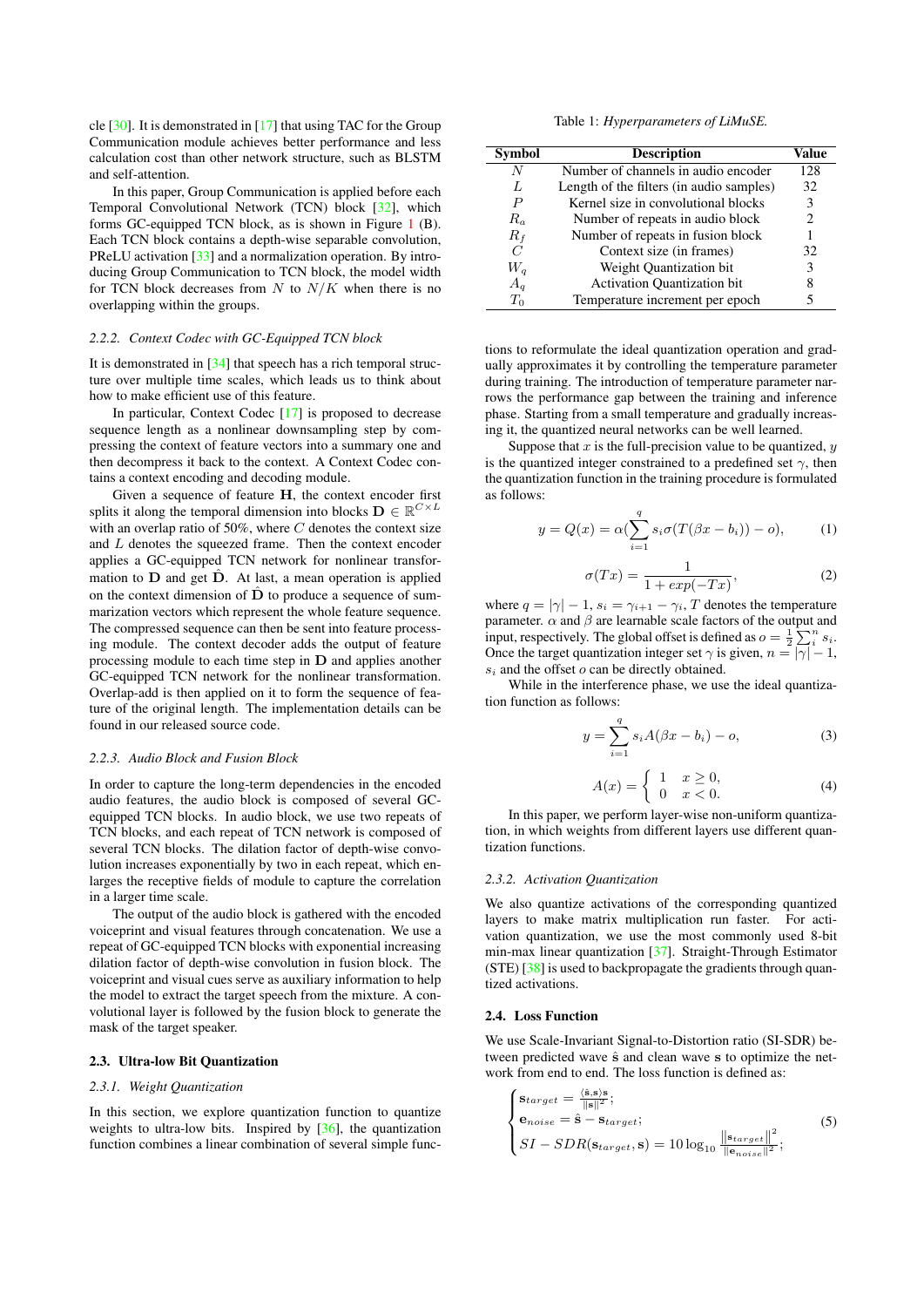<span id="page-3-0"></span>Table 2: *Performance of LiMuSE under various configurations and comparison with baselines. K stands for number of groups. Q stands for quantization, CC stands for Context Codec, VIS stands for visual cue and VP stands for voiceprint cue. 1ch and 2ch represents single-channel and dual-channel mix speech input stream.*

| <b>Method</b>               | K  | <b>SI-SDR</b> | <b>SDR</b> | <b>SDRi</b> | #Params | <b>Model Size</b>  | <b>MACs</b>      |
|-----------------------------|----|---------------|------------|-------------|---------|--------------------|------------------|
| LiMuSE                      | 32 | 15.53         | 16.67      | 16.46       | 0.41M   | $0.19MB(0.56\%)$   | 3.98G $(7.46\%)$ |
|                             | 16 | 17.25         | 17.71      | 17.50       | 1.12M   | $0.48MB(1.41\%)$   | $7.52G(14.1\%)$  |
| LiMuSE $(w/o 0)$            | 32 | 21.75         | 22.61      | 22.40       | 0.41M   | $1.55MB$ (4.54%)   | 3.98G (7.46%)    |
|                             | 16 | 24.27         | 24.83      | 24.63       | 1.12M   | 4.28MB (12.5%)     | $7.52G(14.1\%)$  |
| LiMuSE ( $w/o$ O and $CC$ ) | 32 | 19.17         | 20.71      | 20.50       | 0.37M   | $1.40MB(4.1\%)$    | 5.94G (11.1%)    |
|                             | 16 | 23.78         | 23.65      | 23.45       | 0.97M   | $3.70MB(10.8\%)$   | 11.77G(22.1%)    |
| LiMuSE ( $w/o$ O and $VP$ ) | 32 | 20.66         | 21.73      | 21.53       | 0.21M   | $0.81MB$ $(2.37%)$ | $2.25G(4.22\%)$  |
|                             | 16 | 21.13         | 22.38      | 22.17       | 0.60M   | 2.30MB(6.47%)      | 4.03G(7.56%)     |
| LiMuSE ( $w/o$ O and VIS)   | 32 | 14.75         | 16.32      | 16.11       | 0.25M   | 0.94MB(2.75%)      | $2.25G(4.22\%)$  |
|                             | 16 | 18.57         | 20.75      | 20.54       | 0.63M   | $2.42MB(7.09\%)$   | 4.03G(7.56%)     |
| LiMuSE (raw 2ch)            |    | 23.54         | 24.02      | 23.83       | 8.95M   | 34.14MB (100%)     | 53.34G (100%)    |
| LiMuSE (raw 1ch)            | -  | 12.43         | 13.37      | 13.16       | 8.95M   | 34.13MB            | 53.33G           |
| AVMS $[11]$                 |    |               |            | 15.74       | 5.80M   | 22.34MB            | 60.66G           |
| AVDC $[35]$                 |    |               | 9.30       | 8.88        |         |                    |                  |
| Conv-TasNet [32]            | -  | 14.97         | 15.48      | 15.27       | 3.48M   | 13.28M             | 21.44G           |

# 3. EXPERIMENT SETTINGS

We evaluate our system on speaker extraction problems using GRID dataset [\[39\]](#page-4-38), which contains 18 male speakers and 15 female speakers, and each of them has 1,000 frontal 3 second long face video recordings. We randomly select 3 males and 3 females to construct a validation set of 2.5 hours and another 3 males and 3 females for a test set of 2.5 hours. The rest of the speakers form the training set of 30 hours. To construct a 2-speaker mixture, we randomly choose two different speakers and select audio from each chosen speaker, then mix these two clips at a random SNR level between -5 dB and 5 dB. Then we use SMS-WSJ toolkit [\[40\]](#page-4-39) to obtain simulated anechoic dualchannel audio mixture. We place 2 microphones at the center of the room. The distance between microphones is 7 cm.

We first train the full-precision network for 50 epochs with the initial learning rate set to  $1e^{-3}$ . Then to train the quantization network, we load the weights of the pretrained fullprecision model to get a good starting point. In the quantization stage, the whole separation module and mask generation module are quantized. The weights of encoders are also quantized. The temperature  $T$  in quantization function is set to 5 at start and increases linearly with respect to the epochs, which is  $T = 5 \times epochs$ . The learning rate is halved if the accuracy of validation set has not improved for 4 consecutive epochs. Adam [\[41\]](#page-4-40) is used as the optimizer. The hyperparameters of the network are shown in Table [1.](#page-2-0)

## 4. RESULTS AND DISCUSSIONS

Table [2](#page-3-0) presents the performance of LiMuSE under different configurations. We report the SDR, SDRi and SI-SDR score for the evaluation of the model performance. For model complexity, the number of parameters, the model size and the number of MAC operations (MACs) are reported as metrics.

As can be seen from the table, incorporating dual-channel information into LiMuSE (raw 1ch), which includes visual and voiceprint cues while adopts conventional TCN block [\[32\]](#page-4-31) without GC, CC and Quantization, the performance has been greatly improved. Based on this observation, we conduct following experiments on dual-channel speech stream. After the incorporation of GC and CC, LiMuSE (w/o Q) achieves much smaller

model size and less complexity while maintaining on par or even better performance under a suitable number of groups compared with LiMuSE (raw 2ch) which doesn't adopt proposed lightweight techniques. It suggests that an appropriate number of groups may promote the inter-modal information exchange and achieve improvement. Also, we can learn from the results under different configuration of K (number of groups) that larger K brings about smaller model size with some quality trade-off. The impact of Context Codec, which can be inferred from LiMuSE (w/o Q and CC), could be summarized as reducing model complexity and improving performance while bringing about slight increment of model size.

The ablation study of visual and voiceprint cues demonstrates that the quality decreases after discarding the voiceprint and visual feature respectively, which reveals that they serve as complementary information for each other when both fed into the model. What's more, we can conclude that visual cue is more informative as auxiliary reference than audio cue and suffers less quality loss when we increase the number of groups.

Furthermore, we apply ultra-low bit quantization to compress the model size and achieves as much as 180 times of compression ratio (LiMuSE, K=32), which demonstrates that the speaker extraction model can achieve high compression rate. At the same time, it maintains a comparable performance compared with the audio-only baseline (TasNet [\[32\]](#page-4-31)) and audiovisual baseline (AVMS  $[11]$  and AVDC  $[35]$ ).

## 5. Conclusion

In this paper, we propose a lightweight multi-modal speaker extraction model incorporating voiceprint and visual feature as complementary cues. We apply Context Codec to decrease the sequence modeling length and Group Communication to achieve smaller model width. Furthermore, we explore the impact of the quantization technology. Compared with original floating-point numbers expressed in 32 bits, in the quantization stage, the weights and activations are quantized to 3 and 8 bits respectively, which significantly decreases model size. Our experiments show that LiMuSE achieves promising results on GRID dataset, and the quantizated model achieves comparable performance compared with baselines.